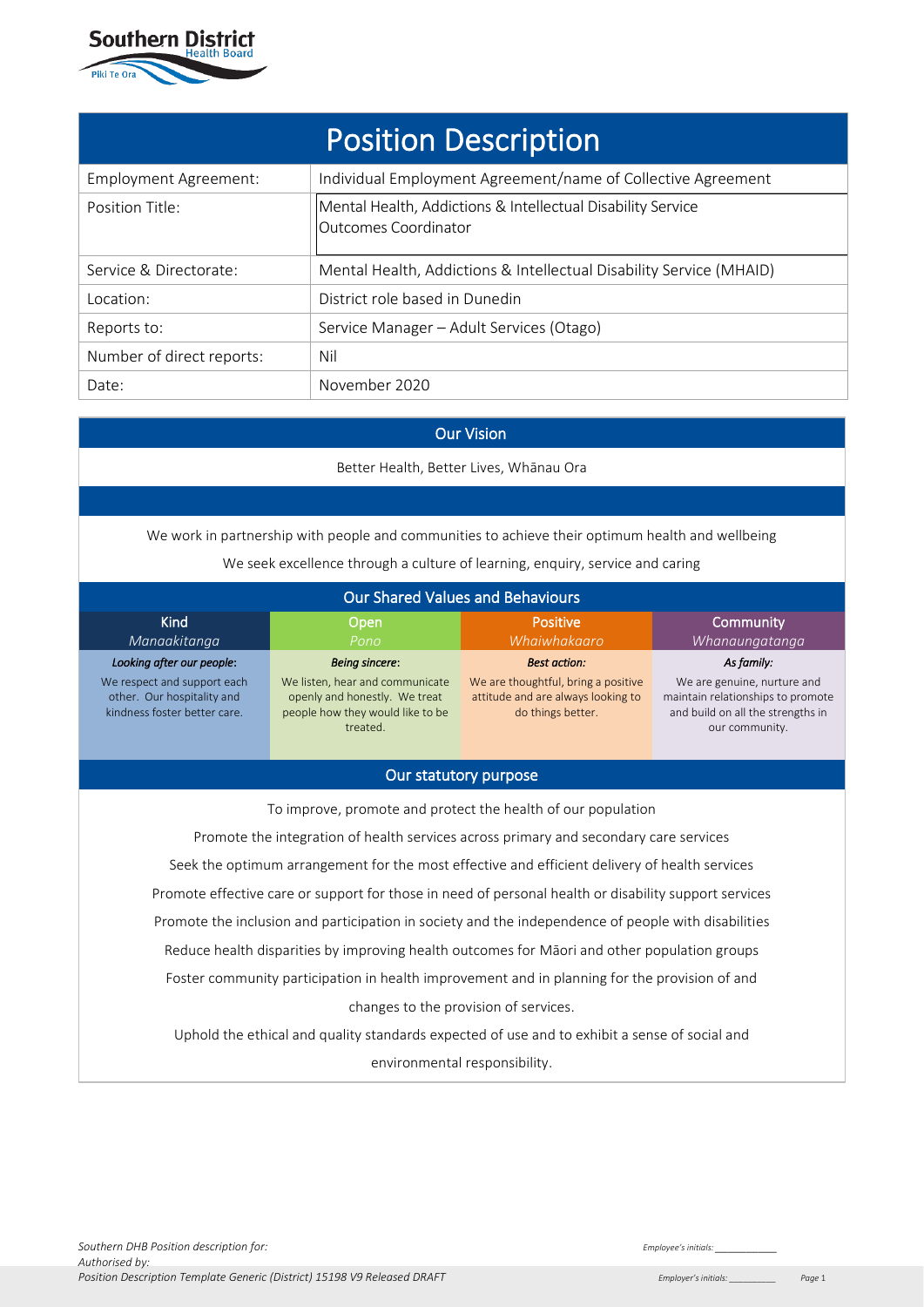### PURPOSE OF ROLE

To support the development and use of outcome information by ensuring that all information collected is accurate and able to be used for the purposes it is collected.

To provide a training resource for staff on all matters associated with the collection and utilisation of data. To maintain a strategic overview of the data quality and provide timely reports on issues associated with any data integrity to the Leadership Team.

To support the clinical application of relevant data through translating information into clinical language therefore enabling teams to be well informed.

### Competencies

The following competencies apply to this position. The employee will be assessed against these as part of their annual performance and development review.

| <b>Organisational Competencies</b> |                                                                                                                                                                                                                                                                                                                                     |  |  |
|------------------------------------|-------------------------------------------------------------------------------------------------------------------------------------------------------------------------------------------------------------------------------------------------------------------------------------------------------------------------------------|--|--|
| <b>Customer Focus</b>              | Is dedicated to meeting the expectations and requirements of internal and external customers;<br>gets first hand customer information and uses it for improvements in products and services; acts<br>with customers in mind; establishes and maintains effective relationships with customers and gains<br>their trust and respect. |  |  |
| Integrity and Trust                | Is widely trusted; is seen as a direct, truthful individual; can present the unvarnished truth in an<br>appropriate and helpful manner; keeps confidences; admits mistakes; doesn't misrepresent<br>him/herself for personal gain.                                                                                                  |  |  |
| <b>Drive For Results</b>           | Can be counted on to exceed goals successfully; is constantly and consistently one of the top<br>performers; very bottom line oriented; steadfastly pushes self and others for results.                                                                                                                                             |  |  |
| Role Specific Competencies         |                                                                                                                                                                                                                                                                                                                                     |  |  |
| Registered Health<br>Professional: | The successful applicant will be a Registered Health Professional and hold an Annual Practicing<br>Certificate with a minimum of 5 years clinical experience in the area of Mental Health and Addictions.                                                                                                                           |  |  |
| Microsoft<br>competent:            | To be able to manipulate, link and analyse reports of varying complexities to ensure the delivery<br>of accurate information through Excel, Word and Powerpoint                                                                                                                                                                     |  |  |
| Internet<br>Competent:             | Required to have a high degree of Information Technology experience.<br>To be able to search, download and manipulate information from various websites and systems to<br>deliver accurate information                                                                                                                              |  |  |

| <b>KEY RELATIONSHIPS</b>    |                                              |  |
|-----------------------------|----------------------------------------------|--|
| Within Southern DHB         | <b>External to Southern DHB</b>              |  |
| Directorate Leadership Team | DHB Outcome/Primhd Coordinators<br>$\bullet$ |  |
| Service Managers            | KPI Team as DHB technical lead<br>$\bullet$  |  |
| Charge Nurse/Unit Managers  | Regional (SIAPO)<br>$\bullet$                |  |
| Clinical Staff              | $\bullet$                                    |  |
| Advisors                    | $\bullet$                                    |  |
| Educators                   | $\bullet$                                    |  |
| Quality Team                | ٠                                            |  |

#### PERSON SPECIFICATION

The expertise required for a person to be fully competent in the role. Position specific competencies:

|                                                                          | <b>ESSENTIAL</b> | <b>DESIRABLE</b>     |        |
|--------------------------------------------------------------------------|------------------|----------------------|--------|
| Southern DHB Position description for:<br>Authorised by:                 |                  | Employee's initials: |        |
| Position Description Template Generic (District) 15198 V9 Released DRAFT |                  | Employer's initials: | Page 2 |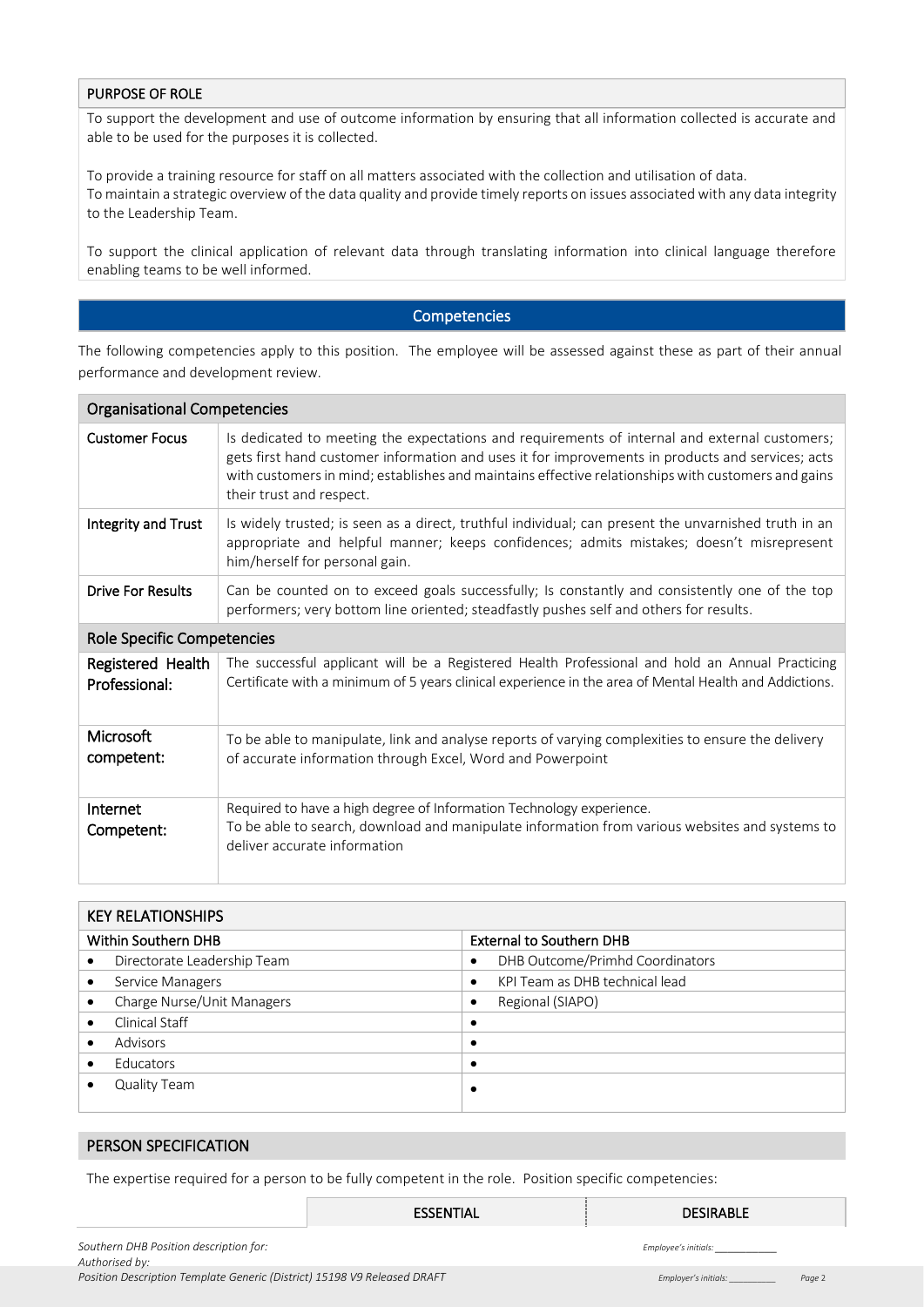| <b>Education and Qualifications (or</b><br>Batchelor qualification Social Worker, $\vert \bullet \vert$<br>equivalent level of learning)<br>Occupational Therapists, Registered<br>Nurse or Clinical Psychologist with a<br>special interest in Mental Health |  |
|---------------------------------------------------------------------------------------------------------------------------------------------------------------------------------------------------------------------------------------------------------------|--|
|---------------------------------------------------------------------------------------------------------------------------------------------------------------------------------------------------------------------------------------------------------------|--|

#### KEY RESULT AREAS: Key Accountabilities: Example of successful delivery of duties and responsibilities Supporting the development and use of outcomes information Supports the development of a culture which values mental health information that is used for the purpose of monitoring outcomes that have a clinical focus. • Initiates, promotes and provides leadership in the management and use of clinical information to support the strategic goals of the service. • Provide information on outcome data in an educational capacity when requested. Collated data is available for the service Leadership team, Quality team and all other teams. • Provides an analysis of the data and translates into clinical meaning when requested. Provides support to wider service on educational opportunities. Supporting clinical reporting that informs clinical services • Has a comprehensive knowledge of all current reports. • Identifies areas where new reports will enhance service delivery. • Processes requests for report development. Assists with the compiling of data for national data sets. • Administers the Mental Health Advanced Preferences (MAPS) process on behalf of the Mental Health Addictions & Intellectual Disability Services. • Uses this knowledge to inform clinical teams. • Collated data is available and fed back to the teams. • Analysis of data is available. • New reports are identified and requested. • All mandatory reporting occurs within time frame. This occurs in a timely manner. Supporting local, regional and national clinical projects • Provide input to any project as identified by the Leadership team. • Input provided. Ensuring clinical systems are maintained and developed to effectively support clinical services • To support the development and implementation of systems for the service. • To participate in the development of any new system as required while ensuring they are clinically relevant. Assist IS Analyst and provide liaison between MHAID and IT department to contribute to system development. Systems are developed and maintained. • Liaise effectively with IS. Ensuring the highest level of data integrity and completeness • Support processes that improve data quality. • Regularly review and act on data audit reports. • Outstanding audit items. Maintaining and developing linkages with wider Sector • Liaise with Ministry of Health, South Island Shared Service Alliance and other organisations as required on outcome data related matters. • Develop and maintain effective linkages with other Liaison occurs timely and effectively. • Effective linkages are developed.

DHB Outcome roles ensuring a national consistency.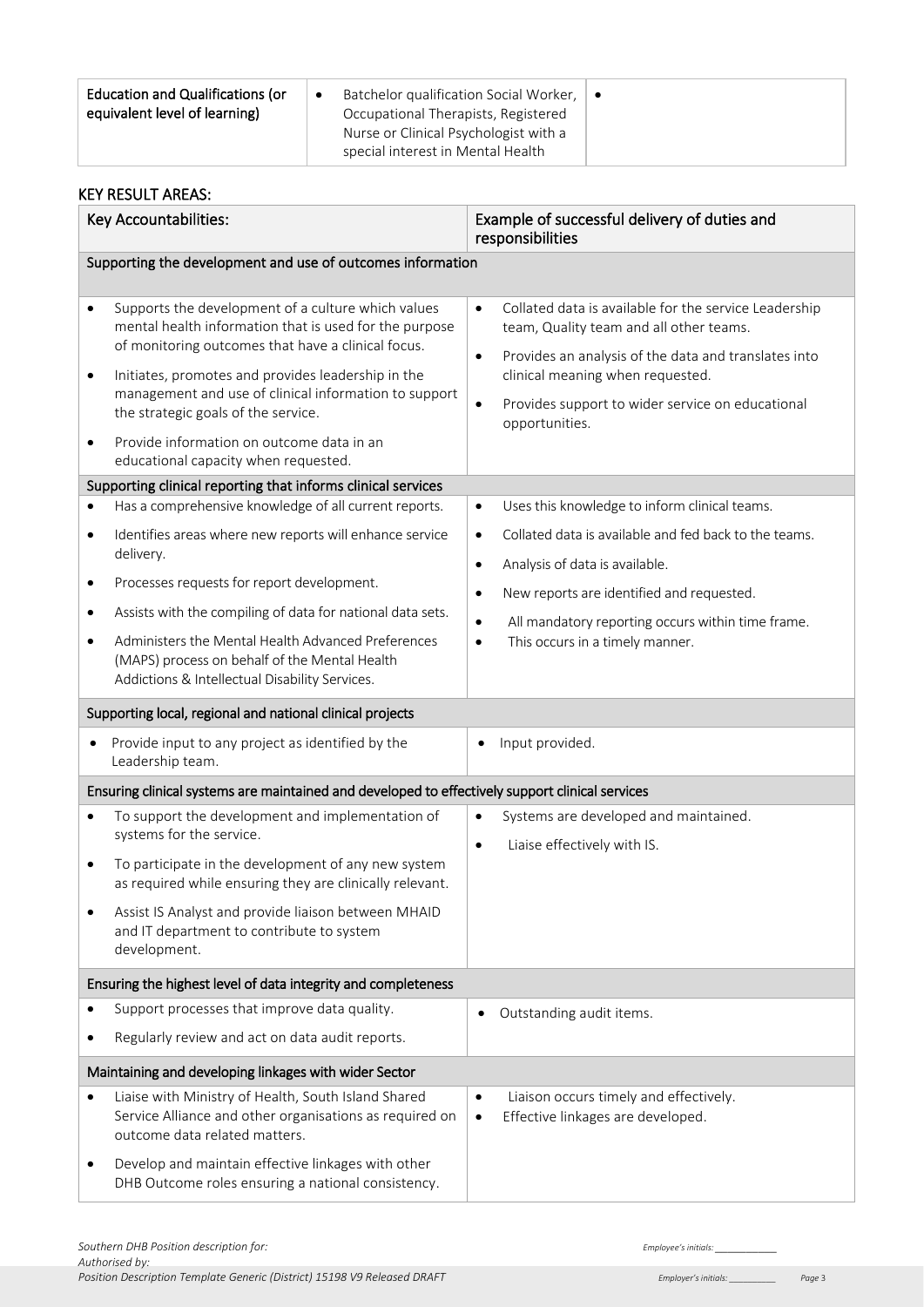|                                                                                                                                                                                                              | Perform other such duties as reasonable required by the manager.                                                                                                                                                                                                                                                                                                                                                                                                                                                                    |                                     |                                                                                                                                                                                                                                                                                                                                                                                                                                                                                                                                                   |
|--------------------------------------------------------------------------------------------------------------------------------------------------------------------------------------------------------------|-------------------------------------------------------------------------------------------------------------------------------------------------------------------------------------------------------------------------------------------------------------------------------------------------------------------------------------------------------------------------------------------------------------------------------------------------------------------------------------------------------------------------------------|-------------------------------------|---------------------------------------------------------------------------------------------------------------------------------------------------------------------------------------------------------------------------------------------------------------------------------------------------------------------------------------------------------------------------------------------------------------------------------------------------------------------------------------------------------------------------------------------------|
| $\bullet$                                                                                                                                                                                                    | Duties are assigned and completed as required.                                                                                                                                                                                                                                                                                                                                                                                                                                                                                      |                                     |                                                                                                                                                                                                                                                                                                                                                                                                                                                                                                                                                   |
|                                                                                                                                                                                                              | <b>Quality and Performance</b>                                                                                                                                                                                                                                                                                                                                                                                                                                                                                                      |                                     |                                                                                                                                                                                                                                                                                                                                                                                                                                                                                                                                                   |
| $\bullet$<br>$\bullet$                                                                                                                                                                                       | Maintain professional and organisational quality<br>standards.<br>Ensure delivered work is planned, delivered, and                                                                                                                                                                                                                                                                                                                                                                                                                  | $\bullet$                           | Performance is in alignment with HR quality audit<br>standards, organisational requirements, and<br>professional standards.                                                                                                                                                                                                                                                                                                                                                                                                                       |
|                                                                                                                                                                                                              | implemented consistently against quality standards.                                                                                                                                                                                                                                                                                                                                                                                                                                                                                 |                                     |                                                                                                                                                                                                                                                                                                                                                                                                                                                                                                                                                   |
| $\bullet$                                                                                                                                                                                                    | Continuously identify improvement opportunities to<br>perform job in most effective manner.                                                                                                                                                                                                                                                                                                                                                                                                                                         |                                     |                                                                                                                                                                                                                                                                                                                                                                                                                                                                                                                                                   |
| $\bullet$                                                                                                                                                                                                    | Investigate opportunities to achieve goals in a more<br>efficient way.                                                                                                                                                                                                                                                                                                                                                                                                                                                              |                                     |                                                                                                                                                                                                                                                                                                                                                                                                                                                                                                                                                   |
|                                                                                                                                                                                                              | <b>Other Duties</b>                                                                                                                                                                                                                                                                                                                                                                                                                                                                                                                 |                                     |                                                                                                                                                                                                                                                                                                                                                                                                                                                                                                                                                   |
|                                                                                                                                                                                                              | Undertaking duties from time to time that may be in<br>addition to those outlined above but which fall within your<br>capabilities and experience.                                                                                                                                                                                                                                                                                                                                                                                  | $\bullet$                           | You respond positively to requests for assistance in<br>own and other areas, demonstrating adaptability and<br>willingness.                                                                                                                                                                                                                                                                                                                                                                                                                       |
| Act as a role model for the Southern DHB Organisational                                                                                                                                                      |                                                                                                                                                                                                                                                                                                                                                                                                                                                                                                                                     | $\bullet$                           | You produce work that complies with Southern DHB<br>processes and reflects best practice.                                                                                                                                                                                                                                                                                                                                                                                                                                                         |
|                                                                                                                                                                                                              | Values.                                                                                                                                                                                                                                                                                                                                                                                                                                                                                                                             | $\bullet$                           | Research undertaken is robust and well considered.                                                                                                                                                                                                                                                                                                                                                                                                                                                                                                |
|                                                                                                                                                                                                              |                                                                                                                                                                                                                                                                                                                                                                                                                                                                                                                                     | $\bullet$                           | Live and support the DHB values in everything you do.                                                                                                                                                                                                                                                                                                                                                                                                                                                                                             |
| Professional Development - self                                                                                                                                                                              |                                                                                                                                                                                                                                                                                                                                                                                                                                                                                                                                     |                                     |                                                                                                                                                                                                                                                                                                                                                                                                                                                                                                                                                   |
|                                                                                                                                                                                                              | Identifying areas for personal and professional<br>development.                                                                                                                                                                                                                                                                                                                                                                                                                                                                     | $\bullet$                           | Training and development goals are identified/agreed<br>with your manager.                                                                                                                                                                                                                                                                                                                                                                                                                                                                        |
|                                                                                                                                                                                                              |                                                                                                                                                                                                                                                                                                                                                                                                                                                                                                                                     | $\bullet$                           | Performance objectives reviewed annually with your<br>manager.                                                                                                                                                                                                                                                                                                                                                                                                                                                                                    |
|                                                                                                                                                                                                              |                                                                                                                                                                                                                                                                                                                                                                                                                                                                                                                                     | $\bullet$                           | You actively seek feedback and accept constructive<br>criticism.                                                                                                                                                                                                                                                                                                                                                                                                                                                                                  |
|                                                                                                                                                                                                              | Health, Safety and Wellbeing                                                                                                                                                                                                                                                                                                                                                                                                                                                                                                        |                                     |                                                                                                                                                                                                                                                                                                                                                                                                                                                                                                                                                   |
| Taking all practicable steps to ensure personal safety and<br>the safety of others while at work, in accordance with the<br>Southern DHB's Health, Safety and Wellbeing policies,<br>procedures and systems. |                                                                                                                                                                                                                                                                                                                                                                                                                                                                                                                                     | $\bullet$                           | You understand and consistently meet your obligations<br>under Southern DHB's Health and Safety<br>policy/procedures.                                                                                                                                                                                                                                                                                                                                                                                                                             |
|                                                                                                                                                                                                              |                                                                                                                                                                                                                                                                                                                                                                                                                                                                                                                                     | $\bullet$                           | You actively encourage and challenge your peers to<br>work in a safe manner.                                                                                                                                                                                                                                                                                                                                                                                                                                                                      |
|                                                                                                                                                                                                              | Foster and support commitment to achieving the highest<br>level of health and safety, including identification and<br>reporting of all hazards, assistance in resolving issues that<br>may cause harm to staff, and working safely at all times                                                                                                                                                                                                                                                                                     | $\bullet$                           | Effort is made to strive for best practice in Health and<br>Safety at all times.                                                                                                                                                                                                                                                                                                                                                                                                                                                                  |
| <b>Treaty of Waitangi</b>                                                                                                                                                                                    |                                                                                                                                                                                                                                                                                                                                                                                                                                                                                                                                     |                                     |                                                                                                                                                                                                                                                                                                                                                                                                                                                                                                                                                   |
| ٠<br>٠                                                                                                                                                                                                       | The principles of Te Tiriti o Waitangi, as articulated by the<br>courts and the Waitangi Tribunal will guide the Southern<br>DHB response to Māori health improvement and equity.<br>These contemporary principles include:<br>Tino rangatiratanga: Providing for Māori self-<br>determination and mana motuhake in the design,<br>delivery and monitoring of health and disability<br>services.<br>Equity: Being committed to achieving equitable health<br>outcomes for Māori.<br>Active protection: Acting to the fullest extent | $\bullet$<br>$\bullet$<br>$\bullet$ | You will be able to demonstrate an understanding of Te<br>Tiriti o Waitangi, Māori Indigenous rights and current<br>issues in relation to health and health equity ie:<br>Whakamaua: Māori Health Action Plan 2020-2025.<br>You will contribute to responding to the DHBs Te Tiriti o<br>Waitangi commitment to deliver effective and<br>equitable healthcare with Māori patients and their<br>whānau.<br>You will have the ability to incorporate Māori models of<br>health, patient and whanau-centred models of care,<br>and mātauranga Māori. |
|                                                                                                                                                                                                              | practicable to achieve equitable health outcomes for<br>Southern DHB Position description for:                                                                                                                                                                                                                                                                                                                                                                                                                                      |                                     | Employee's initials:                                                                                                                                                                                                                                                                                                                                                                                                                                                                                                                              |